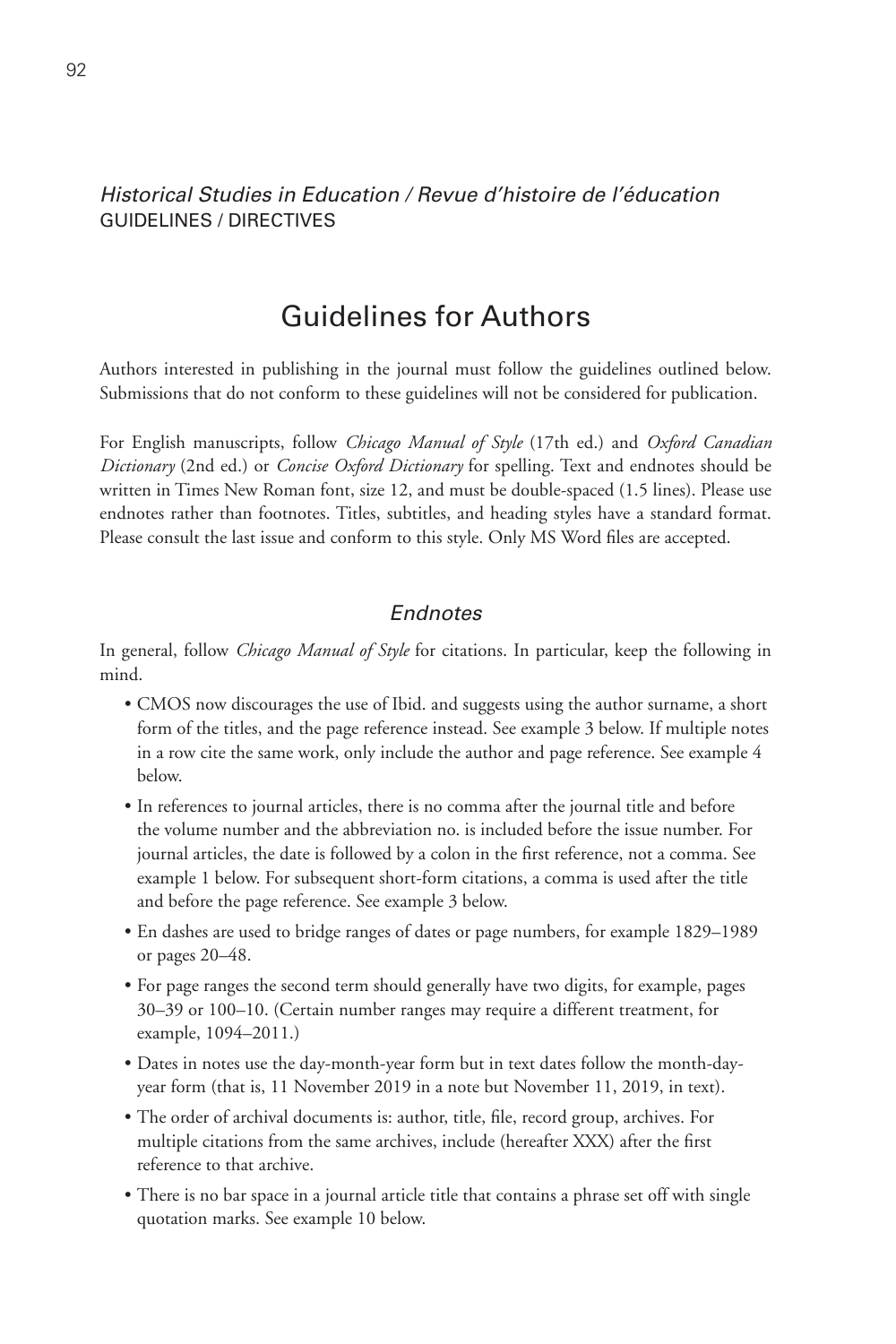#### *Format for endnotes (samples):*

- 1. Jean-Pierre Proulx, "L'évolution de la législation relative au système électoral scolaire québécois (1829–1989)," *Historical Studies in Education/Revue d'histoire de l'éducation*  10, no. 1 & 2 (1998): 20–48.
- 2. Neil Sutherland, *Growing Up: Childhood in English Canada from the Great War to the Age of Television* (Toronto: University of Toronto Press, 1997), 24.
- 3. Proulx, "L'évolution de la législation," 24.
- 4. Proulx, 25.
- 5. Sutherland, *Growing Up*, 106–07.
- 6. Ruby Heap and Alison Prentice, eds., *Gender and Education in Ontario: An Historical Reader* (Toronto: Canadian Scholars' Press, 1991).
- 7. Mossie May Waddington Kirkwood, transcript of her interview with Elizabeth Wilson, 27 March 1973, 57, B74-0020, University of Toronto Archives (hereafter UTA).
- 8. Cathy L. James, "Gender, Class and Ethnicity in the Organization of Neighbourhood and Nation: The Role of Toronto's Settlement Houses in the Formation of the Canadian State, 1902 to 1914" (Ph.D. diss., University of Toronto, 1997), 115–16.
- 9. Office of the President (Falconer Papers), Gordon to Falconer, 24 April 1928, A67-0007/112, file 19, "Matriculation Conference," UTA.
- 10. Elizabeth Smyth, "'A Noble Proof of Excellence': The Culture and Curriculum of a Nineteenth-Century Ontario Convent Academy," in *Gender and Education in Ontario: An Historical Reader*, ed. Ruby Heap and Alison Prentice (Toronto: Canadian Scholars' Press, 1991), 273–75.
- 11. Mona Gleason and Tamara Myers, "History of Childhood in Canada," in *Oxford Bibliographies in Childhood Studies,* ed. Heather Montgomery (New York: Oxford University Press, 2014), https://doi.org/10.1093/OBO/9780199791231-0071.

Authors must submit electronically by uploading to the *HSE/RHÉ* website (OJS). Registration and login to the *Historical Studies in Education* website are required to submit items to the journal and to check the status of current submissions. For more information concerning submission procedures, please refer to the following URL: https://historicalstudiesineducation.ca/ index.php/edu\_hse-rhe/about/submissions

Each article should be accompanied by an English or French abstract of 100–150 words, a list of six keywords in French and English, and an author biography of not more than 100 words in English for English articles or in French for French articles. Supplementary files such as data sets, graphics, research instruments, and so on may also be submitted. Supplementary materials should be submitted as separate files, clearly marked and referenced with short descriptive titles. Additional information (such as legends) should be added as a note. Their placement in the text must be clearly marked.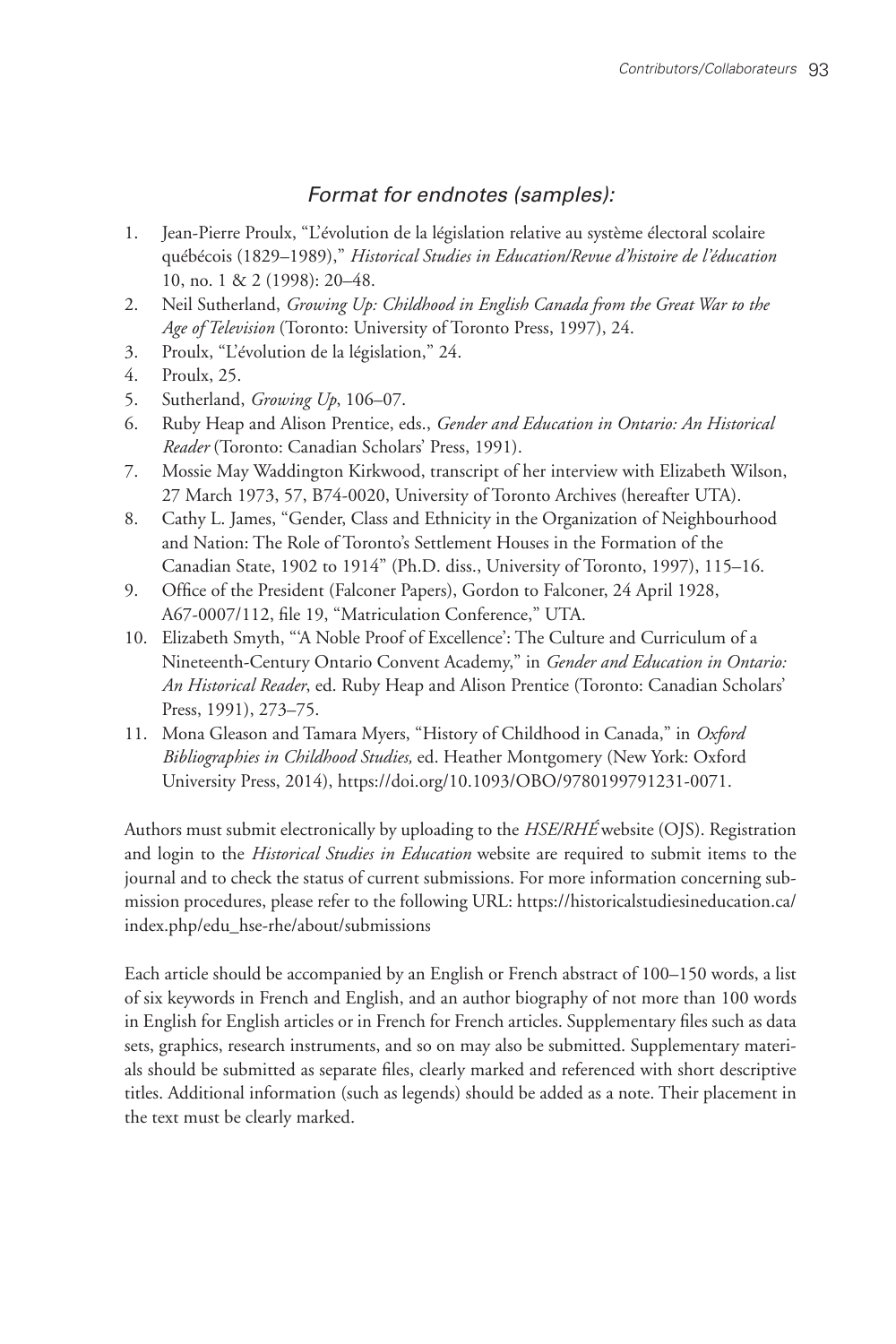Manuscripts must typically adhere to the following size limitations:

- • 9,500 words maximum for articles, including endnotes but excluding the abstract
- • 2,500 words maximum for submissions to the section "Growing Up In"
- 1,000 words maximum for book reviews.

Articles must report original work. The submission of a manuscript to the journal implies that it has not been submitted or accepted for publication elsewhere, and that the work contained therein is the author's own.

All article submissions must pass a peer review process following blind review protocol. Authors must therefore ensure that steps are taken to preserve author anonymity by removing names and other identifying information from manuscripts and from document/file properties.

This journal supports the elimination of sexual, racial, and ethnic stereotyping.

# *Open Access and Copyright Policy*

*Historical Studies in Education/Revue d'histoire de l'éducation* (*HSE/RHÉ*) provides immediate open access to its content in accordance with the Budapest Open Access Initiative. Users are allowed to read, download, copy, distribute, print, search, or link to the full texts of our articles. All journal content is freely available without charge to the user or his/her institution. Immediate open access to content is provided on the principle that making research freely available to the public supports a greater global exchange of knowledge. Users may not modify HSE-RHÉ publications nor use them for commercial purposes without obtaining prior written permission from the publisher and the author.

Authors are not charged article-processing fees for publication.

Authors who publish with this journal agree to the following terms:

- 1. Authors retain copyright and grant *HSE/RHÉ* the right of first publication.
- 2. Authors who wish to enter into subsequent, separate, commercial or non-commercial, contractual arrangements for the non-exclusive distribution of the journal's published version of their work (for example, post it to an institutional repository or publish it in a book), must request permission from the journal. Subsequent publications must include an acknowledgement of its initial publication in *HSE/RHÉ*.
- 3. Authors who wish to revise, transform, or build upon their *HSE/RHÉ* publications must obtain permission from the journal to publish the revised material. The resulting publication must include an acknowledgement of its initial form and publication in *HSE/RHÉ*.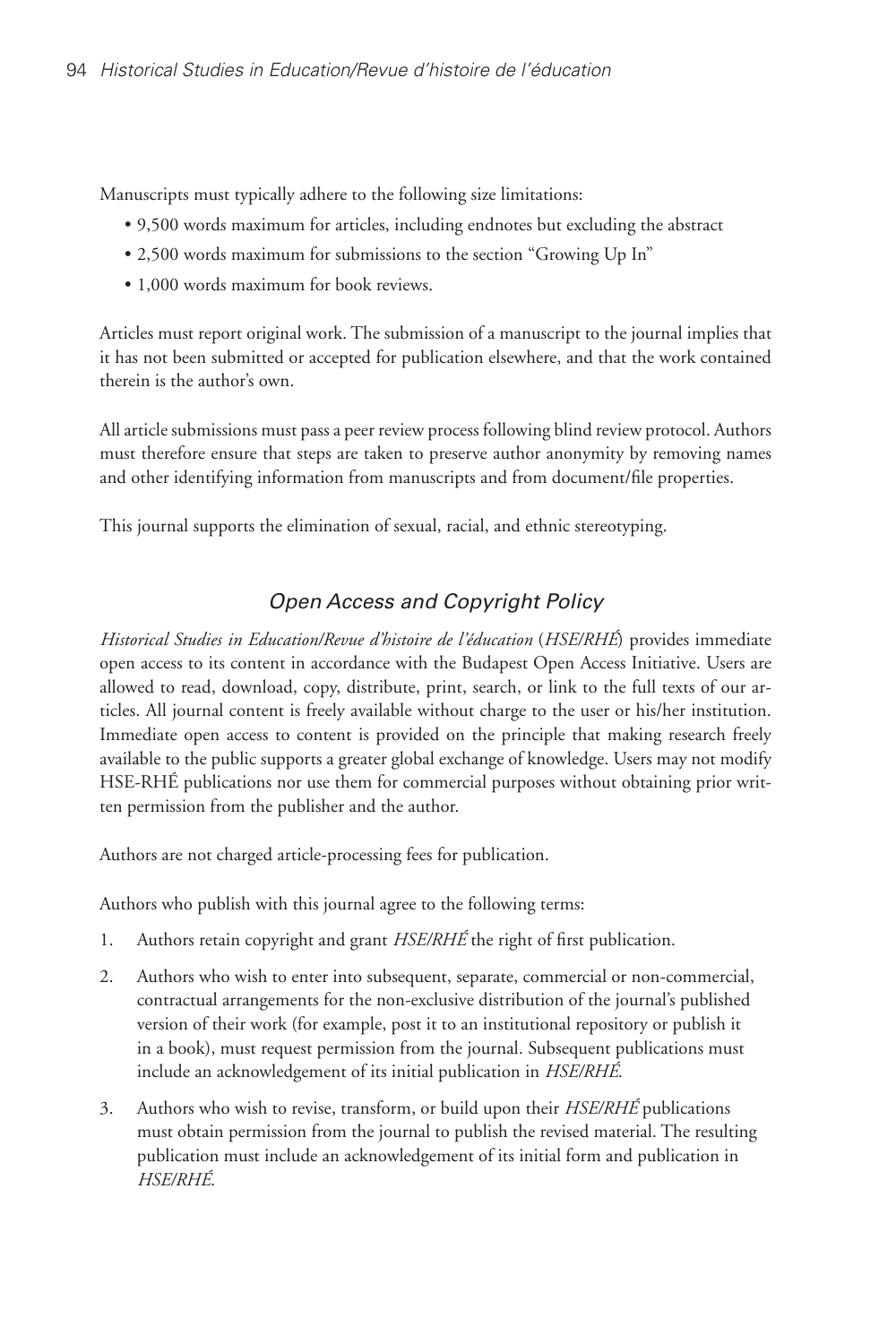### *Lignes directrices pour les auteures et auteurs*

Les autrices et auteurs intéressés à publier leur texte dans la revue sont priés de suivre les directives ci-dessous. Les manuscrits qui ne seraient pas conformes à ces directives ne seront pas retenus.

Pour les manuscrits soumis en français, l'ouvrage de référence est le *Chicago Manual of Style*  (17e éd.). Pour l'ensemble des règles de typographie, on peut utiliser « Le Ramat de la typographie ». Le texte et les notes doivent être en Times New Roman, de taille 12 et à double interligne. Veuillez utiliser les notes de fin de document plutôt que les notes de bas de page. Les titres et les sous-titres doivent être de format normal. Veuillez, à cette fin, consulter le dernier numéro de la revue. Les fichiers sous format MS Word ou RTF sont acceptés.

Pour les appels de note des articles en français, nous suivons le guide que l'on peut retrouver sur le site de l'Université de Montréal afin de citer selon le style Chicago (voir références plus bas). Nous vous conseillons d'ailleurs de vous y référer pour tout questionnement par rapport aux références bibliographiques en général et si les exemples donnés ci-dessous ne suffisent pas à clarifier ces questionnements. Ainsi donc,

- • pour une citation directe, l'appel de note doit être collé au guillemet fermant.
- • s'il s'agit d'une paraphrase, l'appel de note doit être collé au mot qui précède la ponctuation.

Ces conventions étant quelque peu différentes des conventions que l'on retrouve pour le même style en anglais, nous vous conseillons d'être vigilant.e.

Université de Montréal, « Citer ses sources : citer selon le style Chicago », https://bib.umontreal. ca/citer/styles-bibliographiques/chicago?tab=2191.

# *Modèle de notation des références*

- 1. Jean-Pierre Proulx, « L'évolution de la législation relative au système électoral scolaire québécois (1829–1989) », *Historical Studies in Education/Revue d'histoire de l'éducation*  10, 1 & 2 (1998): 20–48.
- 2. Neil Sutherland, *Growing Up: Childhood in English Canada from the Great War to the Age of Television* (Toronto: University of Toronto Press, 1997), 24.
- 3. Proulx, « L'évolution de la legislation », 24.
- 4. Proulx, 25.
- 5. Sutherland, *Growing Up*, 106–107.
- 6. Ruby Heap and Alison Prentice, eds., *Gender and Education in Ontario: An Historical Reader* (Toronto: Canadian Scholars' Press, 1991).
- 7. Mossie May Waddington Kirkwood, transcript of her interview with Elizabeth Wilson, 27 March 1973, 57, B74-0020, University of Toronto Archives (UTA).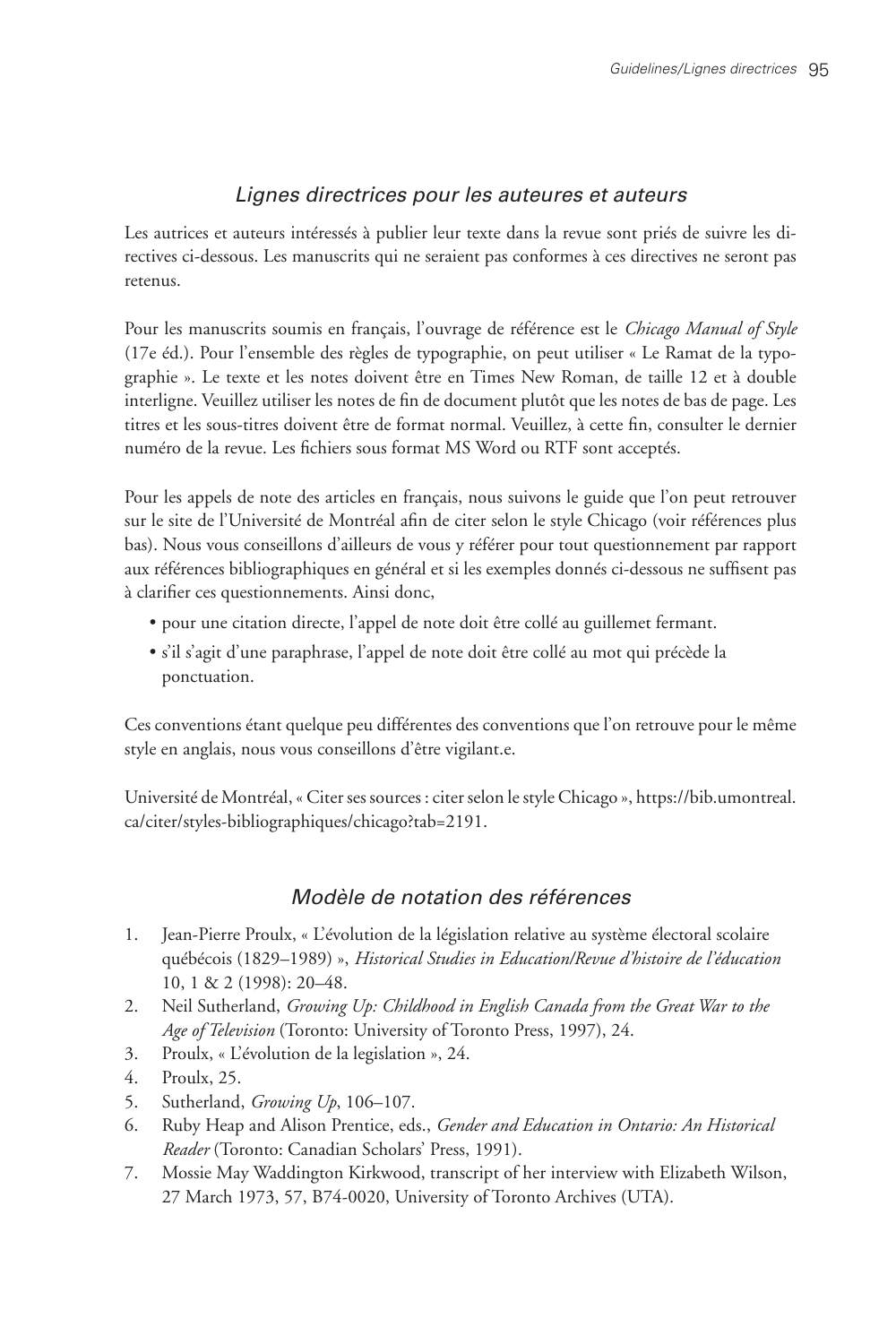- 8. Centre d'archives de la Côte-du-Sud et du Collège de Sainte-Anne (CASA), Fonds Collège de Sainte-Anne, Programmes d'études, Plan raisonné d'un cours d'études pour le Collège de Sainte-Anne, 17 novembre 1828.
- 9. Jean-Philippe Croteau, « Le financement des écoles publiques à Montréal (1869–1973) : deux poids, deux mesures, thèse de doctorat (histoire) », Université du Québec à Montréal, 2006, 115–116.
- 10. Miguel Simao Andrade, « La CECM et l'intégration des minorités ethniques : de la foi à la langue », dans Jean-Michel Lacroix et Paul-André Linteau, dir., *Vers la construction d'une citoyenneté canadienne* (Paris : Presses de la Sorbonne Nouvelle, 2006), 49–76.
- 11. Laurier Lacroix, « Les collection muséales au Québec », *Observatoire des musées*  [en ligne], http:/www.smq.qc.ca/mad/collections/articles/histoirecoll/index.php.

Les autrices et auteurs doivent télécharger une copie de leur texte sur le site web (OJS) de la RHE. On doit s'inscrire sur le site OJS pour soumettre son texte et il est alors possible de suivre l'évolution de son article. Pour plus d'information, veuillez consulter le site : http:// historicalstudiesineducation.ca/index.php/edu\_hse-rhe/about/submissions.

Tous les articles doivent être accompagnés d'un résumé de 100 à 150 mots, d'une liste de six mots clés en français et en anglais, et d'une notice biographique ne dépassant pas 100 mots, en français pour les articles en français et en anglais pour les articles en anglais. Des documents supplémentaires (ensemble de données, graphiques, photos, etc.) peuvent aussi être fournis dans des fichiers séparés, clairement identifiés et munis d'une courte description. Les informations additionnelles (telles des légendes) doivent être ajoutées sous la forme d'un commentaire. Les auteurs doivent indiquer clairement leur emplacement dans le texte.

Les critères de la revue concernant la longueur des textes sont les suivants :

- • 9 500 mots pour les articles, y compris les notes de fin de document ;
- • 2 500 mots pour les textes à paraître dans les rubriques « Grandir en ... » et « Histoire de vie scolaire »
- 1 000 mots pour les comptes rendus.

Les manuscrits doivent être inédits. L'envoi d'un texte à la revue suppose qu'aucune partie substantielle n'a été préalablement soumise pour publication ou déjà publiée ailleurs et que ce travail est le propre de l'auteure ou de l'auteur.

Tous les manuscrits sont soumis à un processus d'évaluation à l'aveugle par un comité de pairs. Les autrices et auteurs doivent prendre toutes les mesures afin d'assurer l'anonymat, en enlevant de leur texte leur nom ou toute autre information susceptible de les identifier.

La revue encourage la suppression de tout stéréotype sexuel, racial, ou ethnique.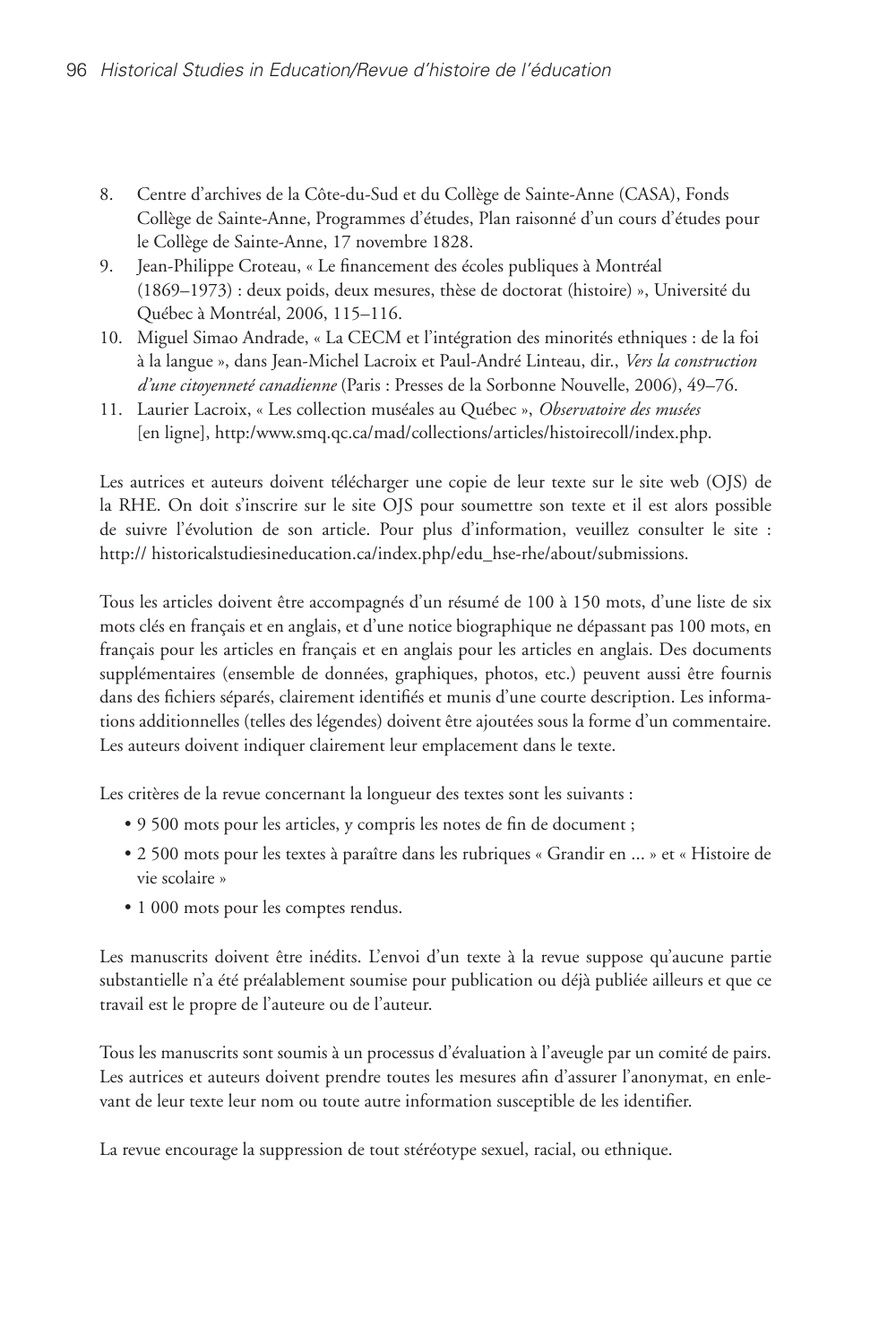# *Droit d'auteur et politique de libre accès*

Historical Studies in Education/Revue d'histoire de l'éducation (*HSE/RHÉ*) offre un accès libre et immédiat à son contenu conformément au *Budapest Open Access Initiative.* Les utilisatrices et utilisateurs sont autorisés à lire, télécharger, copier, distribuer, imprimer, faire une recherche ou établir un lien vers le texte intégral de nos articles. Tout le contenu de la revue est en accès libre et sans frais pour l'utilisateur ou son institution. Il n'y a pas de frais de traitement facturé aux autrices et aux auteurs pour la publication de leur article. L'accès immédiat et libre au contenu repose sur le principe que la recherche librement accessible au public favorise un plus grand échange des connaissances au niveau mondial. Les utilisatrices et utilisateurs ne peuvent pas modifier les publications du HSE/RHÉ ni les utiliser à des fins commerciales sans avoir demandé l'autorisation préalable de la rédaction et de l'autrice ou de l'auteur.

Les autrices et les auteurs qui publient avec notre revue acceptent les termes suivants :

- 1. Les autrices et auteurs conservent le droit d'auteur et accordent le droit de première publication à *HSE/RHÉ*.
- 2. Les autrices et auteurs souhaitant conclure des arrangements contractuels ultérieurs distincts, commerciaux ou non commerciaux, pour la distribution non exclusive de la version de leur travail publié par la revue (par exemple, le publier dans un dépôt institutionnel ou le publier dans un livre), doivent demander la permission de la revue. Les publications ultérieures doivent inclure une mention indiquant sa parution initiale dans *HSE/RHÉ*.
- 3. Les autrices et auteurs souhaitant réviser, modifier, ou développer leurs travaux publiés dans HSE/RSÉ doivent demander la permission de la revue pour publier le matériel révisé. Toute publication subséquente doit inclure une mention sur la forme initiale de l'article paru dans *HSE/RHÉ*.